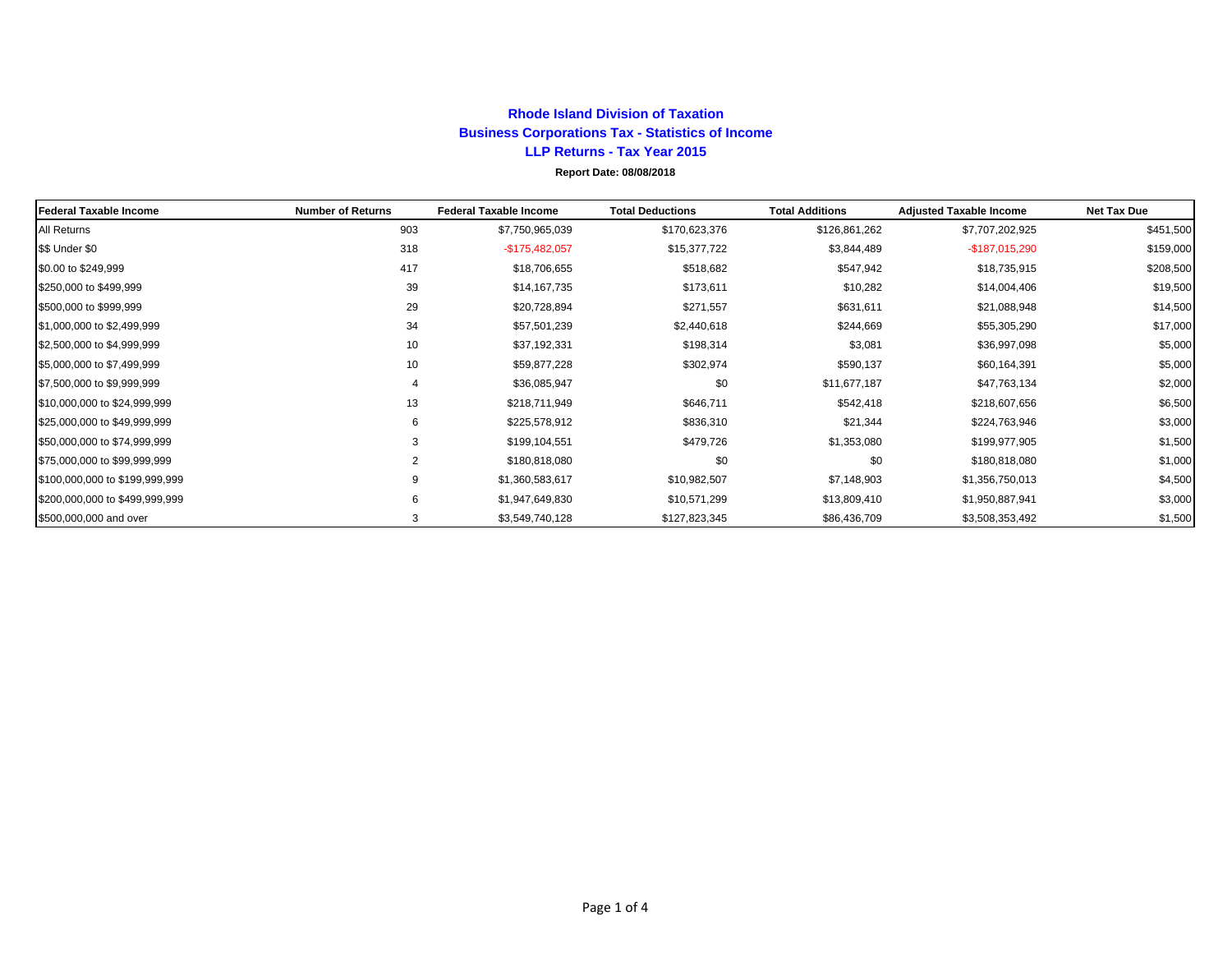## **Rhode Island Division of Taxation Business Corporations Tax - Statistics of Income LLP Returns - Deductions from Federal Taxable Income - Tax Year 2015 Report Date: 08/08/2018**

|                                | Number of      | <b>Exempt Dividends and Interest</b> |              | <b>Bonus Depreciation and Sec 179</b> |               | <b>Discharge of Indebtedness</b> |              |
|--------------------------------|----------------|--------------------------------------|--------------|---------------------------------------|---------------|----------------------------------|--------------|
| Federal Taxable Income         | <b>Returns</b> | Count                                | Amount       | Count                                 | Amount        | Count                            | Amount       |
| All Returns                    | 903            | 6                                    | \$11,091,701 | 166                                   | \$149,253,621 |                                  | \$10,278,054 |
| \$\$ Under \$0                 | 318            |                                      | \$2,116      | 40                                    | \$15,375,606  | O                                | \$0          |
| \$0.00 to \$249,999            | 417            |                                      | \$6          | 62                                    | \$518,676     | ŋ                                | \$0          |
| \$250,000 to \$499,999         | 39             | 0                                    | \$0          | 10                                    | \$173,611     | O                                | \$0          |
| \$500,000 to \$999,999         | 29             | 0                                    | \$0          | 13                                    | \$271,557     | O                                | \$0          |
| \$1,000,000 to \$2,499,999     | 34             | 0                                    | \$0          | 17                                    | \$2,440,618   | $\Omega$                         | \$0          |
| \$2,500,000 to \$4,999,999     | 10             | 0                                    | \$0          | 5                                     | \$198,314     | $\Omega$                         | \$0          |
| \$5,000,000 to \$7,499,999     | 10             | 0                                    | \$0          | 5                                     | \$302,974     |                                  | \$0          |
| \$7,500,000 to \$9,999,999     | 4              | 0                                    | \$0          | 0                                     | \$0           | O                                | \$0          |
| \$10,000,000 to \$24,999,999   | 13             | 0                                    | \$0          | 4                                     | \$646,711     | ŋ                                | \$0          |
| \$25,000,000 to \$49,999,999   | 6              |                                      | \$464,566    | 2                                     | \$371,744     | ŋ                                | \$0          |
| \$50,000,000 to \$74,999,999   |                | 0                                    | \$0          |                                       | \$479,726     |                                  | \$0          |
| \$75,000,000 to \$99,999,999   |                | 0                                    | \$0          | O                                     | \$0           |                                  | \$0          |
| \$100,000,000 to \$199,999,999 | 9              | 0                                    | \$0          | 3                                     | \$704,453     |                                  | \$10,278,054 |
| \$200,000,000 to \$499,999,999 | 6              |                                      | \$7,920,496  | 2                                     | \$2,650,803   |                                  | \$0          |
| \$500,000,000 and over         | 3              | 2                                    | \$2,704,517  | 2                                     | \$125,118,828 | 0                                | \$0          |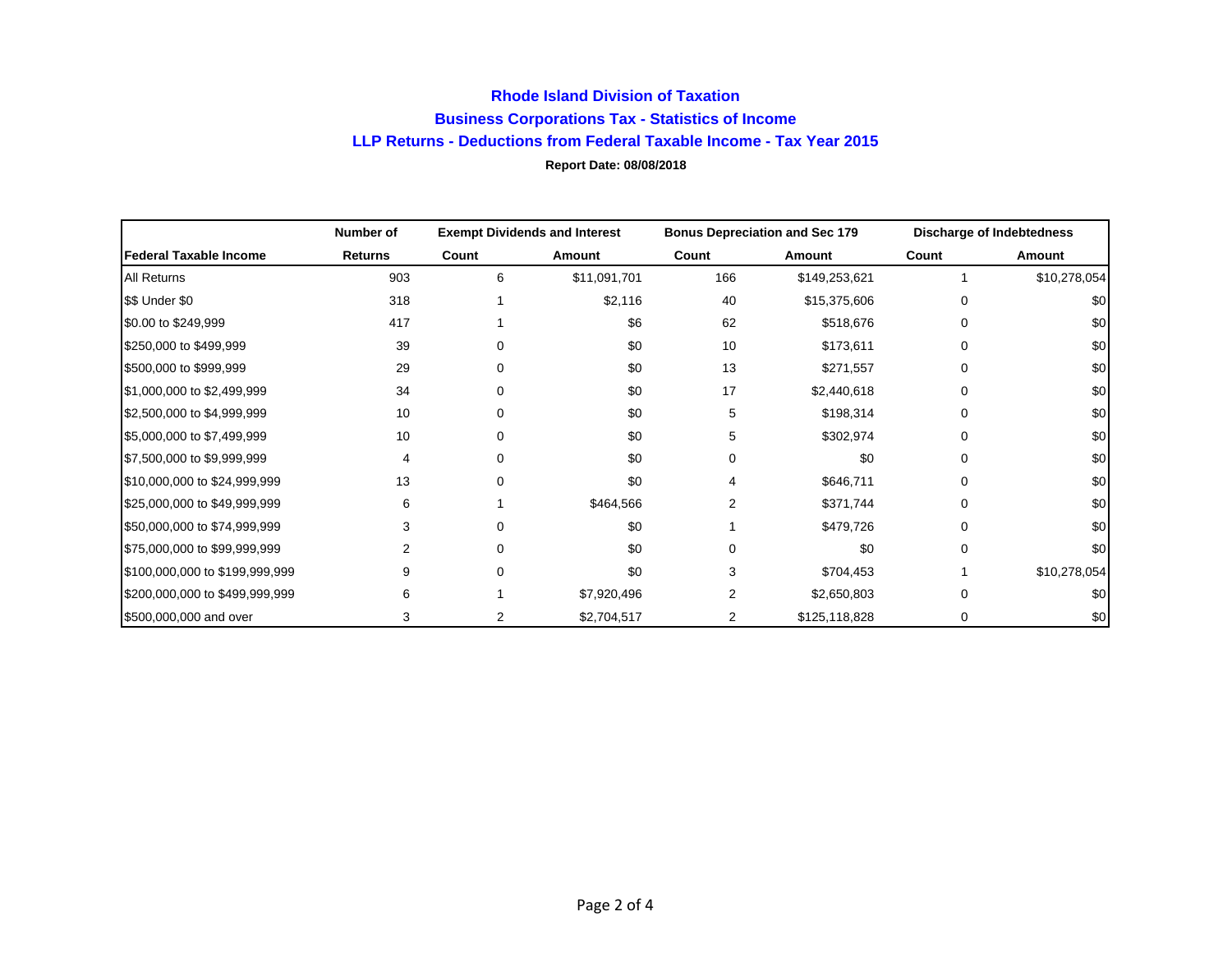## **Rhode Island Division of Taxation Business Corporations Tax - Statistics of Income LLP Returns - Additions to Federal Taxable Income - Tax Year 2015 Report Date: 08/08/2018**

|                                | Number of      | <b>Interest Income</b> |              | <b>Bonus Depreciation and Sec 179</b> |               |
|--------------------------------|----------------|------------------------|--------------|---------------------------------------|---------------|
| <b>Federal Taxable Income</b>  | <b>Returns</b> | Count                  | Amount       | Count                                 | Amount        |
| <b>All Returns</b>             | 903            | 14                     | \$13,603,516 | 83                                    | \$112,780,898 |
| \$\$ Under \$0                 | 318            |                        | \$81,463     | 23                                    | \$3,752,169   |
| \$0.00 to \$249,999            | 417            | 7                      | \$130,239    | 37                                    | \$417,703     |
| \$250,000 to \$499,999         | 39             | 0                      | \$0          | 2                                     | \$10,282      |
| \$500,000 to \$999,999         | 29             | 0                      | \$0          | 4                                     | \$631,611     |
| \$1,000,000 to \$2,499,999     | 34             | 0                      | \$0          | 4                                     | \$244,669     |
| \$2,500,000 to \$4,999,999     | 10             | 0                      | \$0          | 0                                     | \$0           |
| \$5,000,000 to \$7,499,999     | 10             | 0                      | \$0          | 2                                     | \$590,137     |
| \$7,500,000 to \$9,999,999     | 4              |                        | \$11,677,187 | 0                                     | \$0           |
| \$10,000,000 to \$24,999,999   | 13             | 2                      | \$42,418     |                                       | \$500,000     |
| \$25,000,000 to \$49,999,999   | 6              | 0                      | \$0          |                                       | \$21,344      |
| \$50,000,000 to \$74,999,999   | 3              | 0                      | \$0          |                                       | \$1,353,080   |
| \$75,000,000 to \$99,999,999   | 2              | 0                      | \$0          | 0                                     | \$0           |
| \$100,000,000 to \$199,999,999 | 9              |                        | \$382,027    | 5                                     | \$6,766,876   |
| \$200,000,000 to \$499,999,999 | 6              |                        | \$586,505    | 2                                     | \$12,759,995  |
| \$500,000,000 and over         | 3              |                        | \$703,677    |                                       | \$85,733,032  |